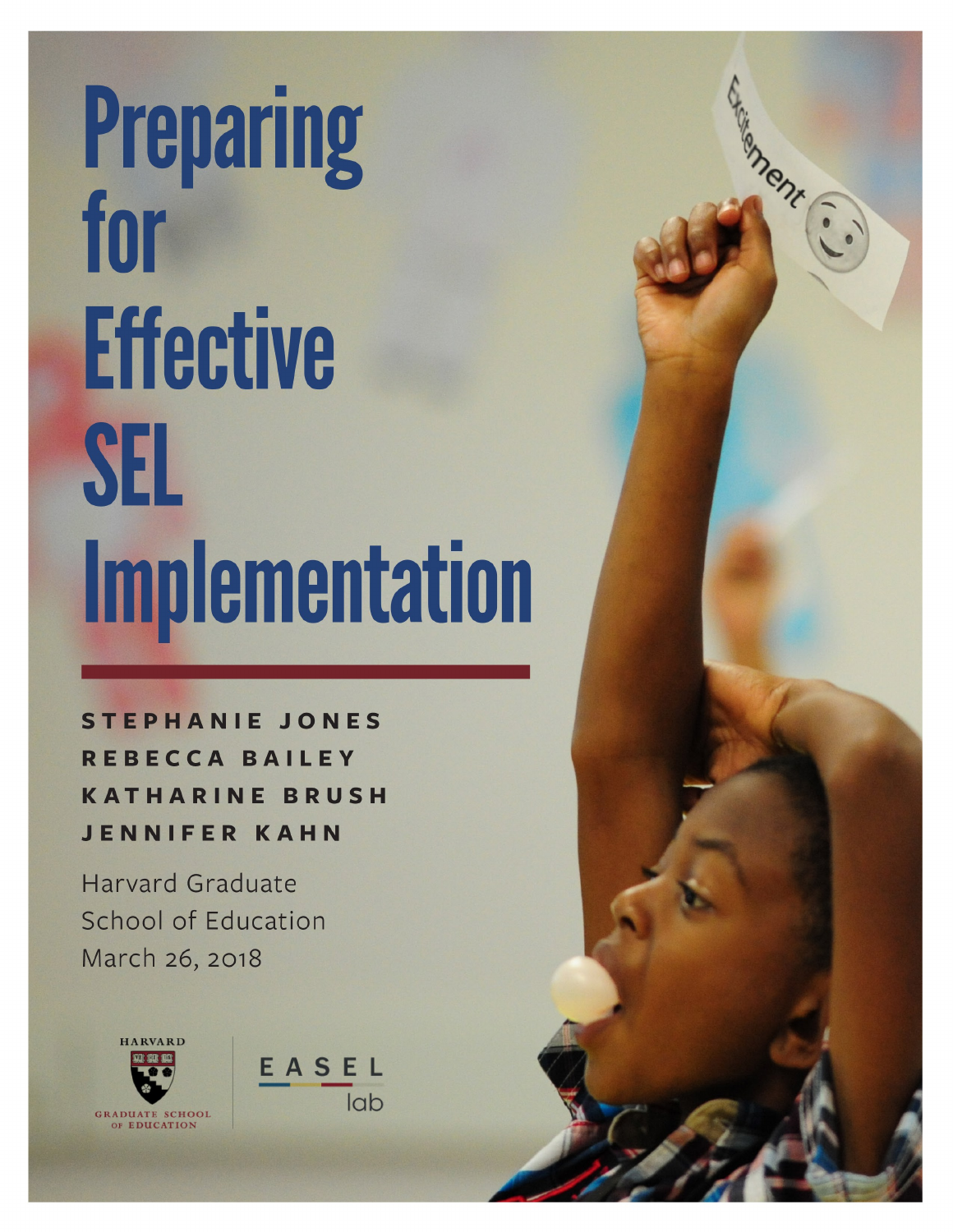# **Preparing for Effective SEL Implementation**



#### **Stephanie Jones, Rebecca Bailey, Katharine Brush, Jennifer Kahn**

Harvard Graduate School of Education March 26, 2018

This brief is part of a series commissioned by the Wallace Foundation that draws upon [Navigating Social and Emotional Learning](http://www.wallacefoundation.org/knowledge-center/Pages/Navigating-Social-and-Emotional-Learning-from-the-Inside-Out.aspx)  [from the Inside Out,](http://www.wallacefoundation.org/knowledge-center/Pages/Navigating-Social-and-Emotional-Learning-from-the-Inside-Out.aspx) a resource developed by our team to analyze widely-used SEL programs and provide comprehensive details, transparent information, and cross-program analyses about the various in-school and out-of-school-time programs that are currently available in US contexts.

# **INTRODUCTION**

Preschool- and school-based programming in SEL has been linked to a variety of outcomes both in the short- and long-term. $1,2,3,4$  $1,2,3,4$  $1,2,3,4$  $1,2,3,4$ However, despite the many positive outcomes associated with SEL (e.g., academic achievement, physical and emotional wellbeing, etc.), it is not uncommon for schools and organizations to see less powerful results than expected based on prior evidence. Research suggests that this issue may be due in part to inconsistent or ineffective implementation practices.<sup>[5,](#page-7-3)[6](#page-7-4)</sup>

A growing body of research emphasizes the importance of effective implementation.<sup>[7](#page-7-5)</sup> One large-scale review of prevention programs found that in more than 500 studies, implementation practices had an important impact on program outcomes. [8](#page-7-6) Research also indicates that high-quality implementation is positively associated with better student outcomes.<sup>[9](#page-7-7)</sup> Moreover, disorganized approaches to SEL programming have been shown to have negative effects on staff morale and student engagement, $10$  and therefore may risk doing more harm than good.

Even among the highest-quality, evidence-based approaches to SEL, implementation plays a critical role in shaping outcomes. Fortunately, research and practice have illuminated important findings about the conditions needed for effective implementation. As described in greater detail below, effective program implementation necessitates careful planning and the selection of programs or strategies that meet the needs of a particular context. Our recent analysis of 25 high-quality SEL programs reveals that SEL programs vary greatly in their content focus, instructional methods, and additional features and supports beyond core lessons. It is important to consider how these key features and components (see box to the right) may support high-quality implementation given the needs and goals of

## **COMMON COMPONENTS OF SEL PROGRAMS**

#### *Supplementary Lessons/Activities*

Activities to be used in addition to, or in conjunction with, the core curriculum. Includes activities that integrate SEL skills and practices into the academic curriculum.

#### *Climate & Culture Supports*

Features that promote positive norms and expectations and that help students/staff feel safe, connected, and engaged.

#### *Applications to OST*

Features designed to be used in, or adapted for, OST settings.

#### *Adaptability to Local Context*

Features that help staff tailor the program to site-, classroom-, or student-specific needs.

#### *Professional Development & Training*

Opportunities for professional development and training, including support for adult social-emotional competence.

#### *Support for Implementation*

Resources to help school staff facilitate classroom or school-wide implementation.

#### *Tools to Assess Program Outcomes*

Tools to evaluate student/teacher progress and program effectiveness.

*Tools to Assess Implementation*

Tools to evaluate fidelity of implementation and staff buy-in.

#### *Family Engagement*

Activities/events that incorporate families.

#### *Community Engagement*

Activities/events that build connections between students and their community.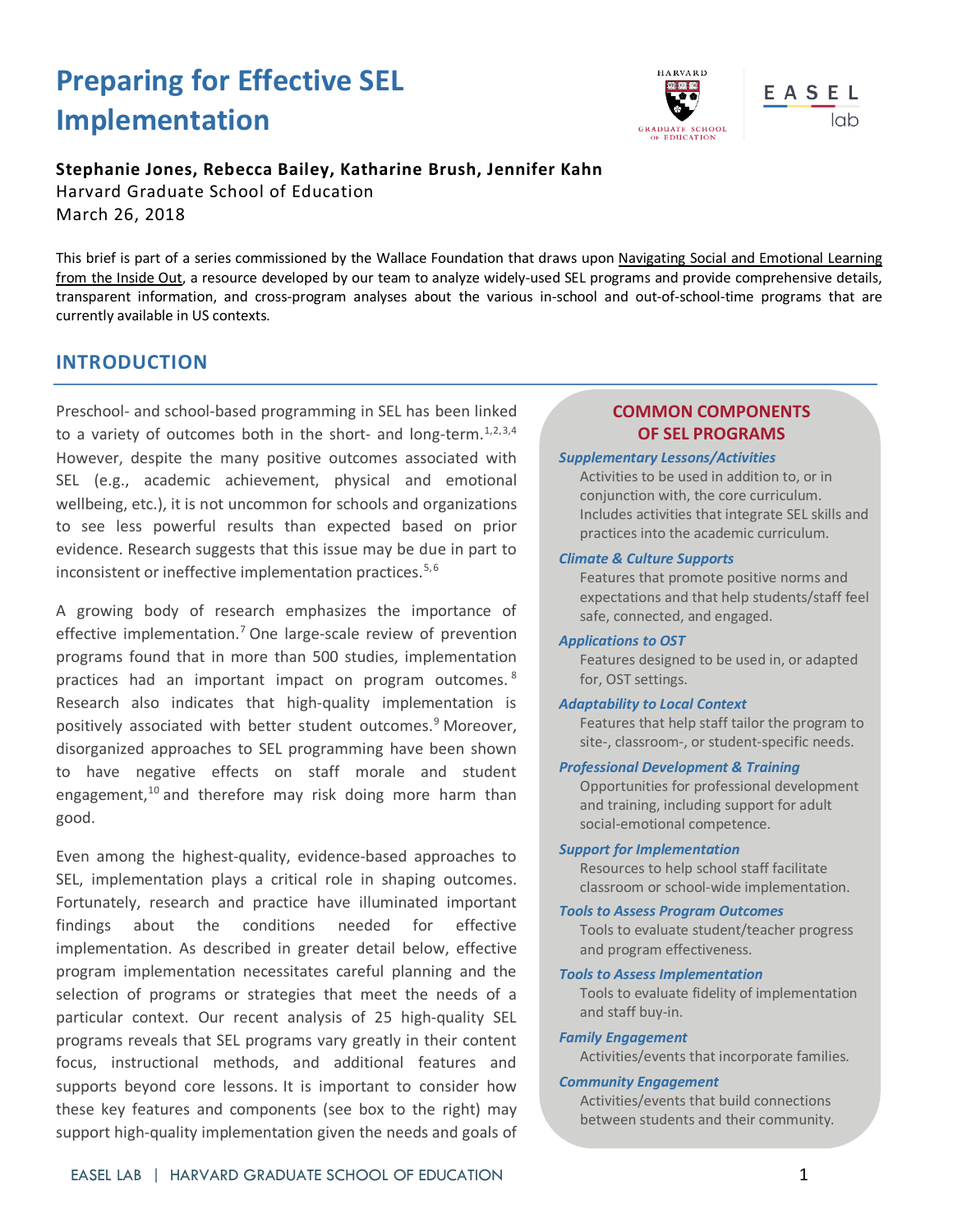a part[i](#page-2-0)cular context.<sup>1</sup>

This brief begins by describing what we know about the features of effective SEL programming and provides a set of recommendations for effective implementation. In addition, we highlight how specific program components may serve as supports for best practices or to address common challenges. The brief concludes with recommendations for how to use our recent report, *Navigating Social and Emotional Learning from the Inside Out*, to identify implementation needs as well as the programs or programmatic features best suited to address them.

# **COMMON FEATURES OF EFFECTIVE PROGRAMS**

Research indicates that the most effective SEL programs incorporate four elements represented by the acronym SAFE: (1) **sequenced** activities that lead in a coordinated and connected way to skill development, (2) **active** forms of learning that enable children to practice and master new skills, (3) **focused** time spent developing one or more social and emotional skills, and (4) explicit defining and targeting of specific skills.<sup>11</sup> But SEL is about more than just targeting and building skills, and our own research<sup>[12,](#page-7-10)[13](#page-7-11),[14](#page-7-12)</sup> builds upon on the SAFE elements to add that SEL efforts are most successful when they also:

#### 1. **Occur within supportive contexts.**

School and classroom contexts that are supportive of children's social and emotional development include (a) adult and child practices and activities that build skills and establish prosocial norms; and (b) a climate that actively promotes healthy relationships, instructional support, and positive classroom management. For this reason, efforts to build social and emotional skills and to improve school culture and climate are mutually reinforcing and may enhance benefits when the two are pursued in a simultaneous and coordinated fashion.

#### 2. **Build adult competencies.**

This includes promoting teachers' own social and emotional competence and supporting the ongoing integration of SEL-informed pedagogical skills into everyday practice.

#### 3. **Partner with family and community.**

This includes taking into consideration the environments and contexts in which children learn, live, and grow by building family-school-community partnerships that can support children at home and in other out-ofschool settings, fostering culturally competent and responsive practices, and considering how specific educational policies may influence children.

#### 4. **Target key behaviors and skills.**

This includes targeting, in a developmentally appropriate way, skills across multiple domains of development, including: (a) emotional processes, (b) social/interpersonal skills, and (c) cognitive regulation or executive function skills.

#### 5. **Set reasonable goals.**

This includes articulating a series of short- and long-term outcomes that are reasonable goals or expectations for the specific SEL effort. These include (a) short-term indicators of children's growth and progress in areas proximal to the specific SEL activities, and (b) longer-term indicators of more distal, future impacts.

<span id="page-2-0"></span><sup>&</sup>lt;sup>i</sup> For a detailed description of our methodology, including the program selection criteria and coding/data collection system, please see Appendices B and C, respectively of our full report, *[Navigating SEL from the Inside Out: Looking Inside and](http://www.wallacefoundation.org/knowledge-center/Pages/Navigating-Social-and-Emotional-Learning-from-the-Inside-Out.aspx)  [Across 25 Leading SEL Programs.](http://www.wallacefoundation.org/knowledge-center/Pages/Navigating-Social-and-Emotional-Learning-from-the-Inside-Out.aspx)*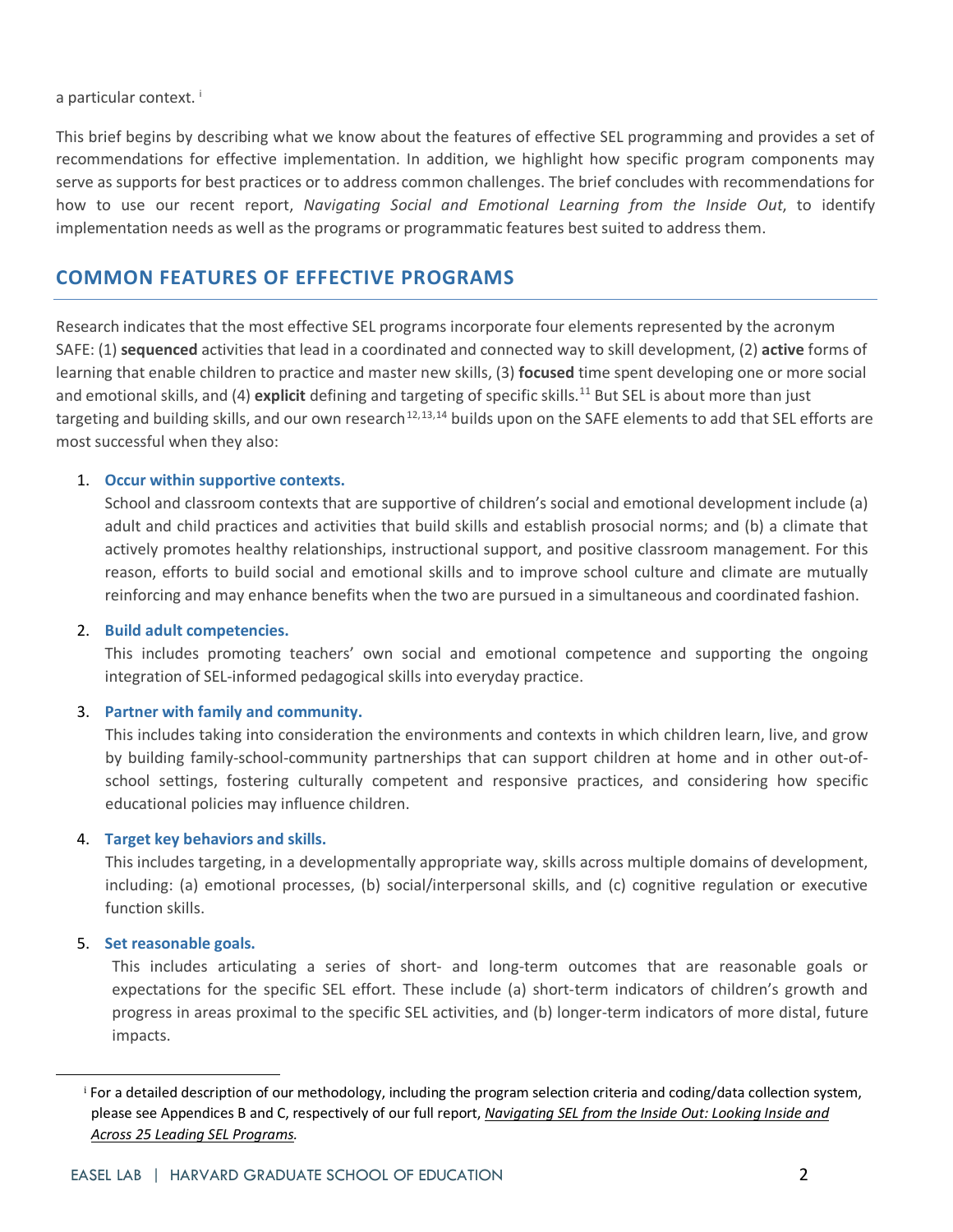The following chart shows which of the components commonly offered in SEL programs help support each of the features listed above:

| <b>WHICH PROGRAM COMPONENTS HELP</b><br><b>FACILITATE BEST PRACTICES?</b> |                                                                                                 |
|---------------------------------------------------------------------------|-------------------------------------------------------------------------------------------------|
| <b>Key Features</b>                                                       | <b>Relevant Program Components</b> "                                                            |
| Occurs within supportive contexts.                                        | <b>Climate/Culture Supports</b>                                                                 |
| <b>Builds adult competencies.</b>                                         | <b>Climate/Culture Supports</b><br>PD/Training                                                  |
| <b>Acknowledges features of the broader</b><br>community context.         | <b>Adaptability to Local Context</b><br><b>Family Engagement</b><br><b>Community Engagement</b> |
| Targets a key set of skills across multiple<br>domains of development.    | Core Curriculum/Lessons<br><b>Supplementary Lessons</b>                                         |
| Sets reasonable goals.                                                    | Support for Implementation<br><b>Tools to Assess Student Outcomes</b>                           |

#### **Figure 1. Matching Program Features to Components**

# **RECOMMENDATIONS FOR EFFECTIVE IMPLEMENTATION**

As mentioned above, the success of SEL programming relies on more than just putting in place a strong, evidencebased curriculum – the curriculum needs to be implemented well. A growing body of research highlights the conditions needed for effective implementation. Based on this research and our collective experience, we outline a set of recommendations for effective implementation:

#### 1. **Allot the time required to implement the program sufficiently and effectively.**

SEL programs often take the form of short lessons, implemented during a weekly half-hour or hour-long section of a language arts, social studies, or other class.<sup>[15](#page-7-13)</sup> However, lessons and other program activities are often abridged or skipped due to tight schedules and competing priorities such as academic content. In other cases, schools adopt programs without setting aside time in the daily schedule, leaving it to teachers to find extra time or adapt the curricula so that it fits appropriately into the day. To address these issues, a growing number of schools and organizations have made efforts to integrate SEL skills with academic content (e.g., using history, language arts, and social studies curricula to build cultural sensitivity,

<span id="page-3-0"></span>ii Drawn from 'Common Components of SEL Programs' displayed on the first page of this brief; please refer to this list for definitions.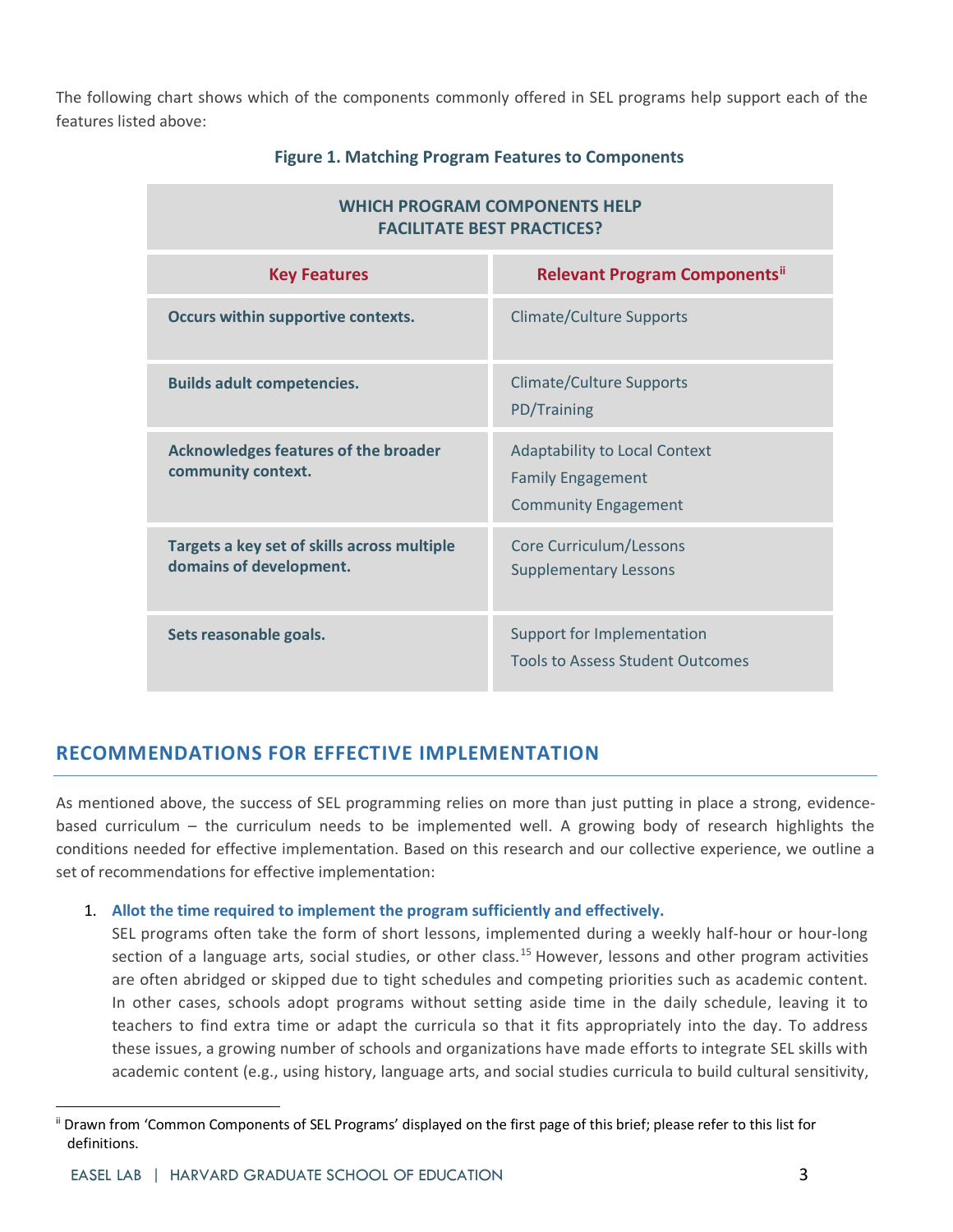respect for diversity, and social/ethical awareness).<sup>[16](#page-7-14),[17](#page-7-15)</sup> Many programs offer suggestions for integration or even specific activities that align with academic content. Throughout the planning and implementation process, it is important for schools and organizations to consider how programs or programmatic features will support effective implementation and align with the structures and routines already in place in the setting.

#### 2. **Extend SEL beyond the classroom.**

Most SEL programs focus primarily on what goes on in the classroom, but SEL skills are also needed on playgrounds, in lunchrooms, in hallways and bathrooms, and in the time spent in out-of-school settings—in short, everywhere. Student surveys and "hot-spot mapping," in which students draw maps of the areas in school where they feel unsafe, show that students feel most unsafe in these un-monitored, and sometimes unstructured, zones.<sup>[18,](#page-7-16)[19](#page-7-17)</sup> Students need support to navigate these spaces and make the entire school environment one that is safe, positive, and conducive to learning. These non-classroom contexts provide vital opportunities for students to practice SEL skills. When selecting a program or strategies and planning for implementation, schools and organizations should be intentional about providing continuous, consistent opportunities to build and practice these skills across settings, including through connections at home and in the community.<sup>[20](#page-8-0)</sup>

#### 3. **Apply SEL strategies and skills in real-time.**

Even with comprehensive curricula, teachers and other school and out-of-school-time (OST) staff often struggle to use program strategies in real-time "teachable moment" situations or to help students transfer and apply these skills more broadly to their daily interactions in the classroom and other settings (e.g., playground, hallway, lunchroom, etc.).<sup>[21,](#page-8-1)[22](#page-8-2)</sup> Students are most likely to benefit from SEL when they have opportunities to use and practice skills in everyday interactions and routines.<sup>[23](#page-8-3)</sup> For example, a teacher might scaffold students to use specific conflict resolution skills during a disagreement on the playground. Some programs are designed around using strategies in real-time, while others provide support for integrating SEL into regular classroom practice and program/school culture (e.g., support staff trainings, SEL-based behavior management and instructional strategies, etc.).

#### 4. **Ensure sufficient staff support and training.**

Broadly speaking, teachers, school staff, and other adults who work with children typically receive little training in how to promote SEL skills, deal with peer conflict, or address other SEL-related issues.<sup>[24,](#page-8-4)[25](#page-8-5)</sup> For example, pre-service teacher training includes little attention to these issues beyond basic behavior management strategies. Likewise, little in-service support is available on these topics, particularly through effective approaches like coaching and mentoring. In addition, research shows that an adult's own SEL skills play an important role in their ability to model those skills, develop positive relationships with students, and foster positive classroom environments conducive to learning.<sup>[26](#page-8-6)</sup> For SEL to be effective, adults need support both in pre-service training and in their ongoing work. Look for SEL programs or other opportunities that provide training or professional development for staff to build knowledge and develop their own socialemotional competence.

#### 5. **Facilitate program ownership and buy-in.**

School administrators and staff sometimes perceive structured programs to be too "top-down," and as a result, staff lack a sense of ownership and trust. In other cases, schools do not view programs as sensitive to their local context and therefore make modifications. When making decisions about SEL programming, it is important to include staff and other key stakeholders. In addition, schools and organizations should select programming that is developmentally and culturally aligned to the needs of their students.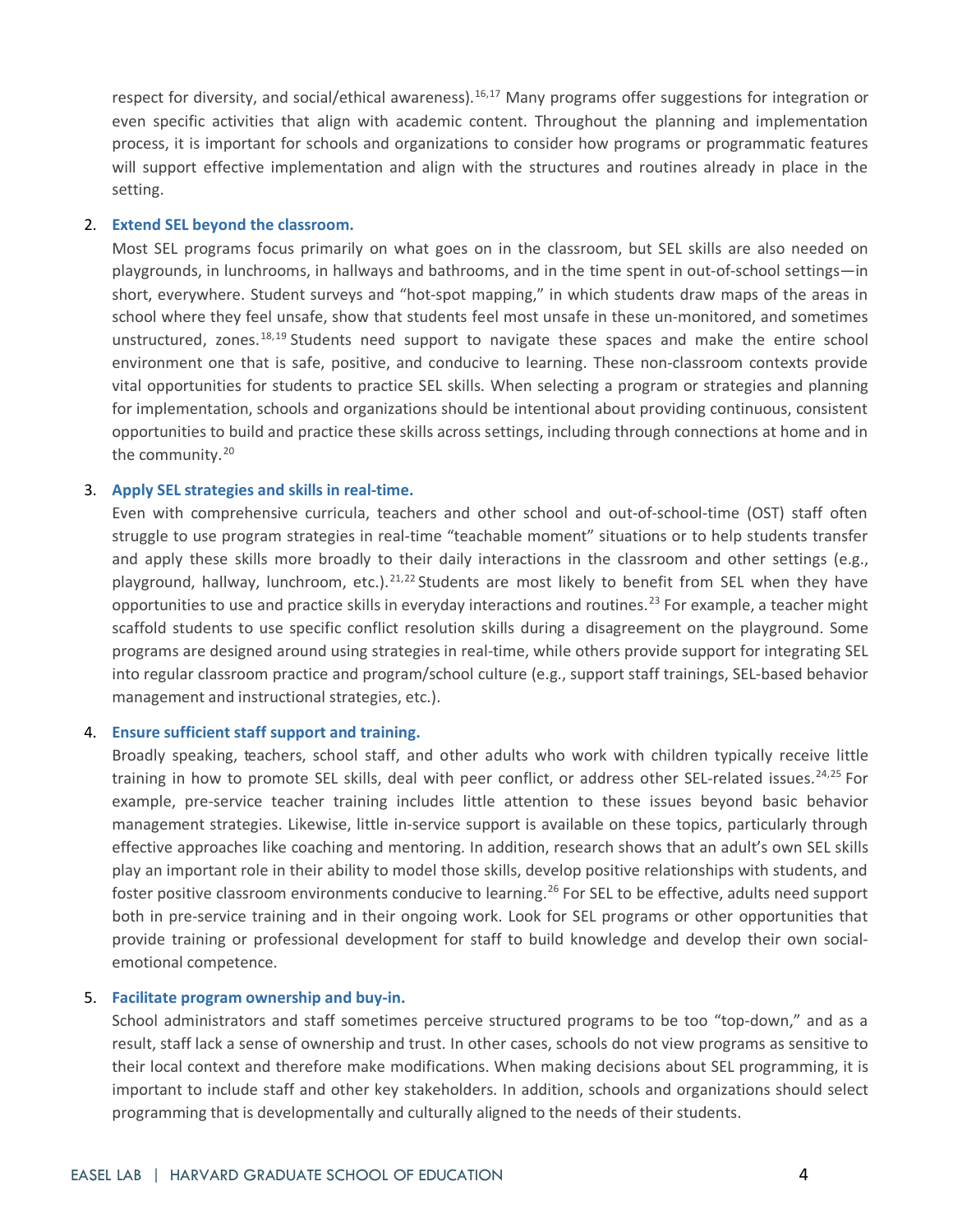#### 6. **Use data to inform decision-making.**

Despite the general trend toward data-driven decision-making in schools, few schools employ data to guide decision-making about the selection, implementation, or ongoing assessment of the programs and strategies they use. It can thus be difficult for schools and organizations to select and use programs that are most suited to their contexts and to the specific challenges they are facing, as well as to monitor results and hold themselves accountable. In many cases, schools and organizations can use relatively simple tools or data that are already collected, such as school climate surveys or behavior referrals, to identify their needs and make decisions about programming, as well as to monitor implementation and results.

The table below highlights common programmatic components that support effective implementation.

| ICH FROGRAM COMFONLIVIO<br><b>ADDRESS KEY IMPLEMENTATION RECOMMENDATIONS?</b> |                                                                                                                      |
|-------------------------------------------------------------------------------|----------------------------------------------------------------------------------------------------------------------|
| <b>Key Features</b>                                                           | <b>Relevant Program Componentsiii</b>                                                                                |
| Find time to implement the program<br>sufficiently and effectively.           | <b>Support for Implementation</b><br><b>Supplementary Lessons/Activities</b><br><b>Adaptability to Local Context</b> |
| <b>Extend SEL beyond the classroom.</b>                                       | <b>Climate/Culture Supports</b><br>PD/Training                                                                       |
| Apply SEL skills and strategies in real-<br>time.                             | <b>Classroom Activities Beyond Core Lessons</b><br><b>Climate/Culture Supports</b>                                   |
| <b>Ensure sufficient staff support and</b><br>training.                       | PD/Training<br>Support for Implementation                                                                            |
| Facilitate program ownership and buy-in.                                      | <b>Support for Implementation</b><br><b>Tools to Assess Implementation</b><br><b>Adaptability to Local Context</b>   |
| Using data to inform decision-making.                                         | <b>Tools to Assess Student Outcomes</b><br><b>Tools to Assess Implementation</b><br>Support for Implementation       |

#### **Figure 2. Matching Implementation Recommendations to Components**

**WHICH PROGRAM COMPONENTS**

<span id="page-5-0"></span>iii Drawn from 'Common Components of SEL Programs' displayed on the first page of this brief; please refer to this list for definitions.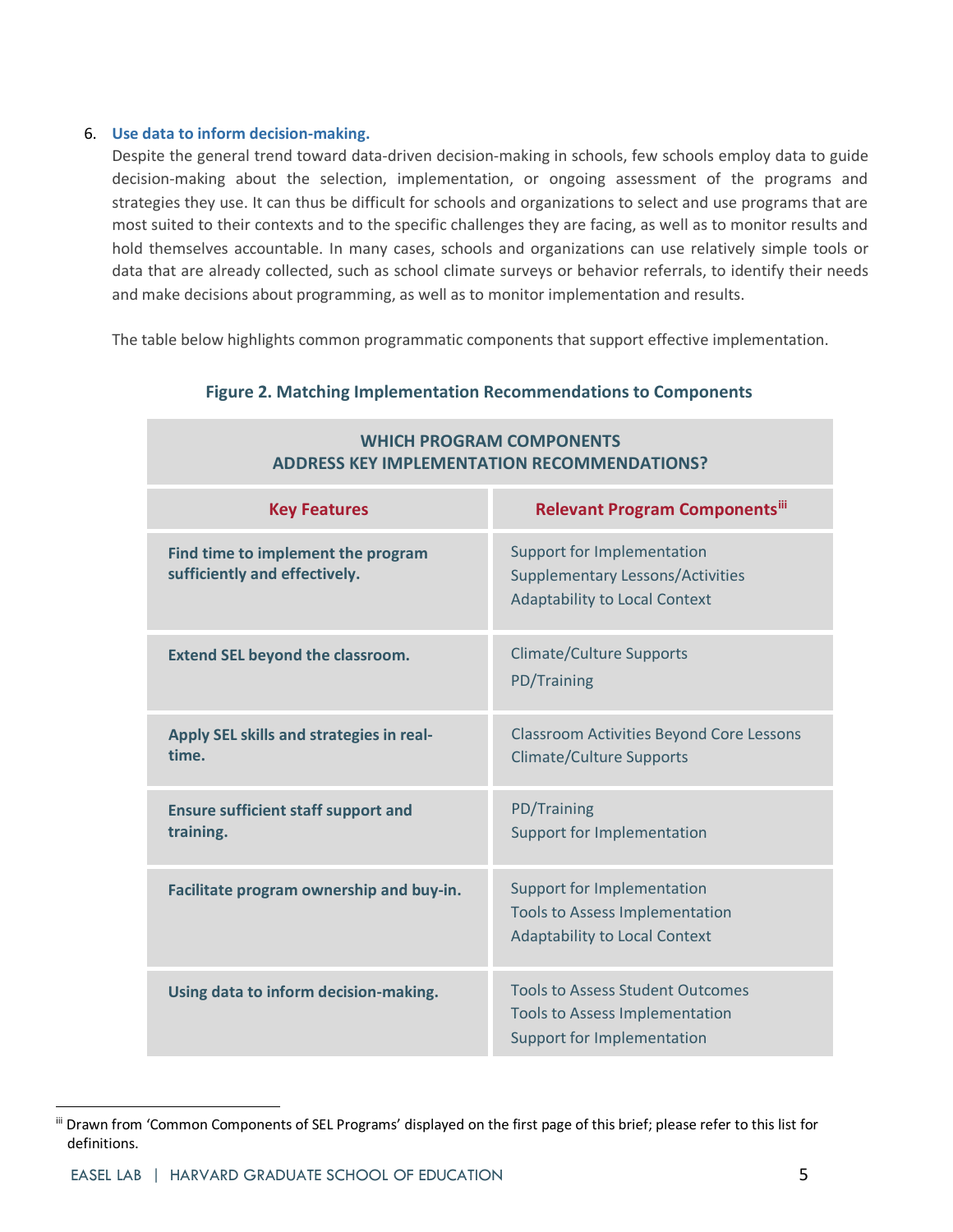# **PROGRAM SELECTION**

We recommend that schools and OST organizations begin by discussing the common features and recommendations listed above. With these in mind, schools and organizations can begin to review and select the program, program components, and/or strategies that best fit the specific needs of their context. This includes thinking about the programs and programmatic features that support effective implementation.

SEL efforts should also take into consideration aspects of the broader environment in which children live and learn, engaging families and communities and ensuring cultural sensitivity and responsiveness.<sup>[27,](#page-8-7)28</sup> To facilitate this process, we suggest referencing our recent report, [Navigating Social and Emotional Learning from the Inside Out,](http://www.wallacefoundation.org/knowledge-center/Pages/Navigating-Social-and-Emotional-Learning-from-the-Inside-Out.aspx) which provides comprehensive details about leading evidence-based SEL programs as well as worksheets developed to guide the program selection process. The diagram below illustrates a process that may be helpful in using these resources to make informed decisions.

#### **PROGRAM SELECTION PROCESS**

#### **Use Data to Guide Decision-Making**

Identify or collect data that will help you make informed decisions about your specific needs. This may include climate data, staff surveys, or qualitative data from interviews or focus groups.

Talk to teachers, families, school leaders, and other stakeholders about their vision for SEL and the specific needs they hope to address. Remember that making decisions from the topdown can undermine buy-in and compromise effectiveness.

**Include Key Stakeholders**

#### **Identify Needs and Goals**

Drawing from data and stakeholder input, identify and prioritize specific needs and goals for SEL programming. For example, this may include a specific content focus, instructional or structural requirements, or the desire to align content across settings.

#### **Select a Program Using Selection Tools/ Resources**

Having considered the information collected in prior steps, use the school/OST settings worksheets and the full "Navigating SEL" report to solidify your needs and goals, and to select an appropriate program or strategy.

### **ACKNOWLEDGEMENTS**

This brief was prepared by Jennifer Kahn, Katharine Brush, and Rebecca Bailey of the EASEL Lab at the Harvard Graduate School of Education with funding from the Wallace Foundation.

# **NOTES**

<span id="page-6-0"></span><sup>1</sup> Jones, S. M., Barnes, S. P., Bailey, R., Doolittle, E. (2017). Promoting social and emotional competencies in elementary school. *Future of Children*, *27*(1), 49-72.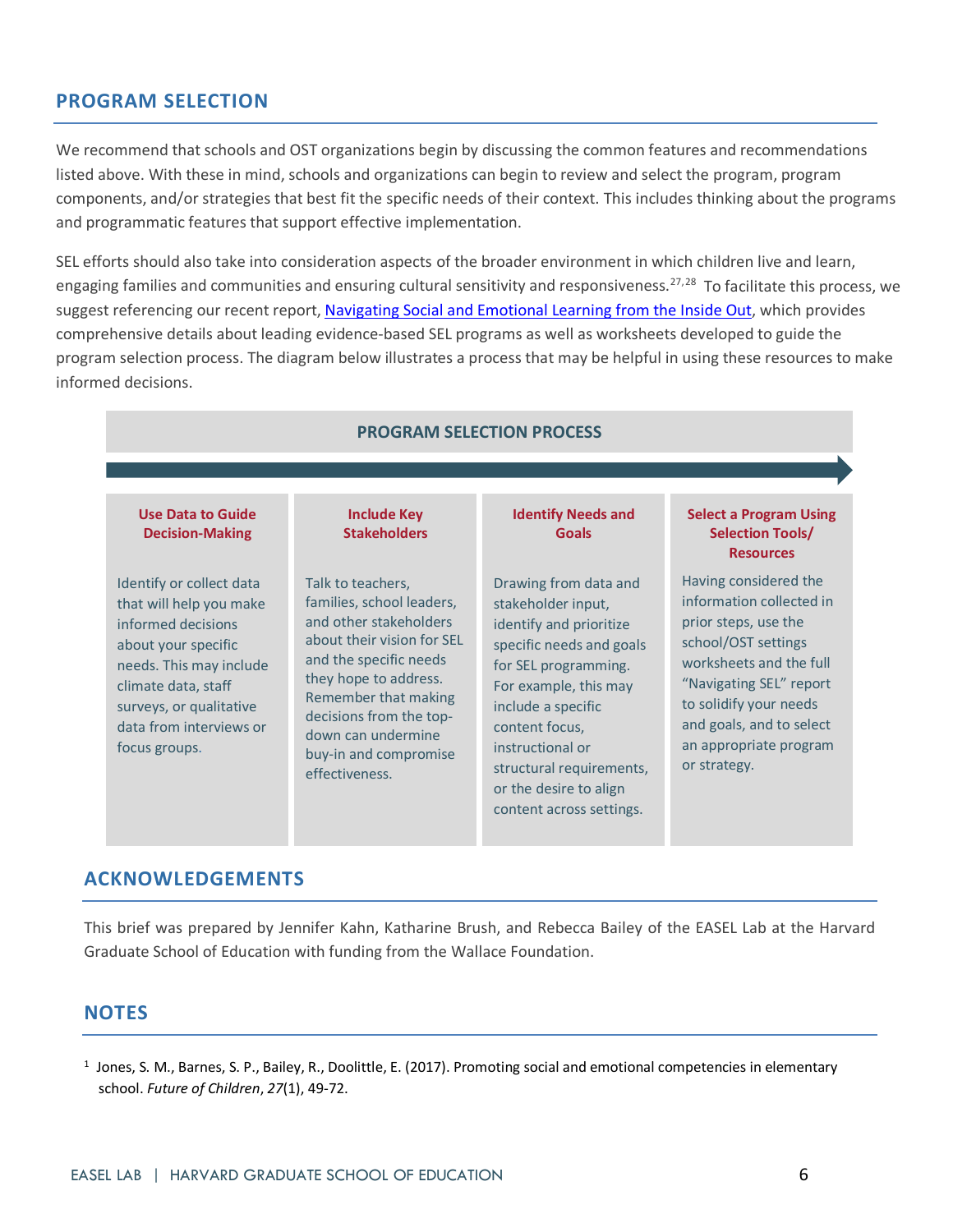- <span id="page-7-0"></span> $2$  Durlak, J. A., Weissberg, R. P., Dymnicki, A. B., Taylor, R. D., & Schellinger, K. B. (2011). The impact of enhancing students' social and emotional learning: A meta-analysis of school-based universal interventions. *Child Development*, *82*(1), 405- 432.
- <span id="page-7-1"></span> $3$  Taylor, R. D., Oberle, E., Durlak, J. A., & Weissberg, R. P. (2017). Promoting positive youth development through schoolbased social and emotional learning interventions: A Meta-Analysis of Follow-Up Effects. Child Development, 88(4), 1156- 1171.
- <span id="page-7-2"></span><sup>4</sup> Jones, D. E., Greenberg, M., & Crowley, M. (2015). Early social-emotional functioning and public health: The relationship between kindergarten social competence and future wellness. *American journal of public health*, *105*(11), 2283-2290.
- <span id="page-7-3"></span><sup>5</sup> Dane, A. V. & Schneider, B. H. (1998). Program integrity in primary and early secondary prevention: Are implementation effects out of control? *Clinical Psychology Review*, *18*(1), 23-45.
- <span id="page-7-4"></span><sup>6</sup> Banerjee, R. (2010). Social and emotional aspects of learning in schools: Contributions to improving attainment, behaviour, and attendance. *Sussex: National STRATEGIES Tracker School Project.* Retrieved from: <http://sealcommunity.org/files/resources/SEALtracker.pdf>
- <span id="page-7-5"></span><sup>7</sup> Jones, S. M. & Bouffard, S. M. (2012). Social and emotional learning in schools: From programs to strategies. *Society for Research in Child Development Social Policy Report*, *26*(4), 1-33.
- <span id="page-7-6"></span>8 Durlak, J. A. & DuPre, E. P. (2008) Implementation matters: A review of research on the influence of implementation on program outcomes and the factors affecting implementation. *American Journal of Community Psychology*, *41*(3-4), 327- 350.
- <span id="page-7-7"></span><sup>9</sup> Durlak et al., 2011;Domitrovich & Greenberg, 2000; Durlak & DuPre, 2008
- <span id="page-7-8"></span><sup>10</sup> Elias, M. J. (2009). Social-emotional and character development and academics as a dual focus of educational policy. *Educational Policy*, *23*(6), 831-846.
- <span id="page-7-9"></span><sup>11</sup> Durlak, J. A., Weissberg, R. P., Dymnicki, A. B., Taylor, R. D., & Schellinger, K. B. (2011). The impact of enhancing students' social and emotional learning: A meta-analysis of school-based universal interventions. *Child Development*, *82*(1), 405- 432.
- <span id="page-7-10"></span><sup>12</sup> Jones, S. M. & Bouffard, S. M. (2012). Social and emotional learning in schools: From programs to strategies. *Society for Research in Child Development Social Policy Report*, *26*(4), 1-33.
- <span id="page-7-11"></span><sup>13</sup> Jones, S. M., Bailey, R. & Jacob, R. (2014). Social-emotional learning is essential to classroom management. *Phi Delta Kappa*, *96*, 19-24.
- <span id="page-7-12"></span><sup>14</sup> Jones, S. M., Bailey, R., Brion-Meisels, G. & Partee, A. (2016). Choosing to be positive. *Educational Leadership*, *74*(1), 63- 68.
- <span id="page-7-13"></span><sup>15</sup> Jones, S. M., Brown, J. L., Hoglund, W. L. G. & Aber, J. L. (2010). A school-randomized clinical trial of an integrated socialemotional learning and literacy intervention: Impacts after 1 school year. *Journal of Consulting and Clinical Psychology*, *78*(6), 829-842.
- <span id="page-7-14"></span><sup>16</sup> Becker, K. D. & Domitrovich, C. E. (2011). The conceptualization, integration, and support of evidence-based interventions in the schools. *School Psychology Review*, *40*(4), 582-589.
- <span id="page-7-15"></span><sup>17</sup> Cappella, E., Jackson, D. R., Bilal, C., Hamre, B. K. & Soule, C. (2011). Bridging mental health and education in urban elementary schools: Participatory research to inform intervention development. *School Psychology Review*, *40*(4), 486- 508.
- <span id="page-7-16"></span><sup>18</sup> LaRusso, M. D., Brown, J. L., Jones, S. M. & Aber, J. L. (2009). School context and microcontexts: The complexity of studying school settings. In L. M. Dinella (Ed.), *Conducting science-based psychology research in schools*, (pp. 175-179). Washington, DC: American Psychological Association.
- <span id="page-7-17"></span><sup>19</sup> Astor, R. A., Meyer, H. A. & Pitner, R. O. (2001). Elementary and middle school students' perceptions of violence-prone school subcontexts. *The Elementary School Journal*, *101*(5), 511-528.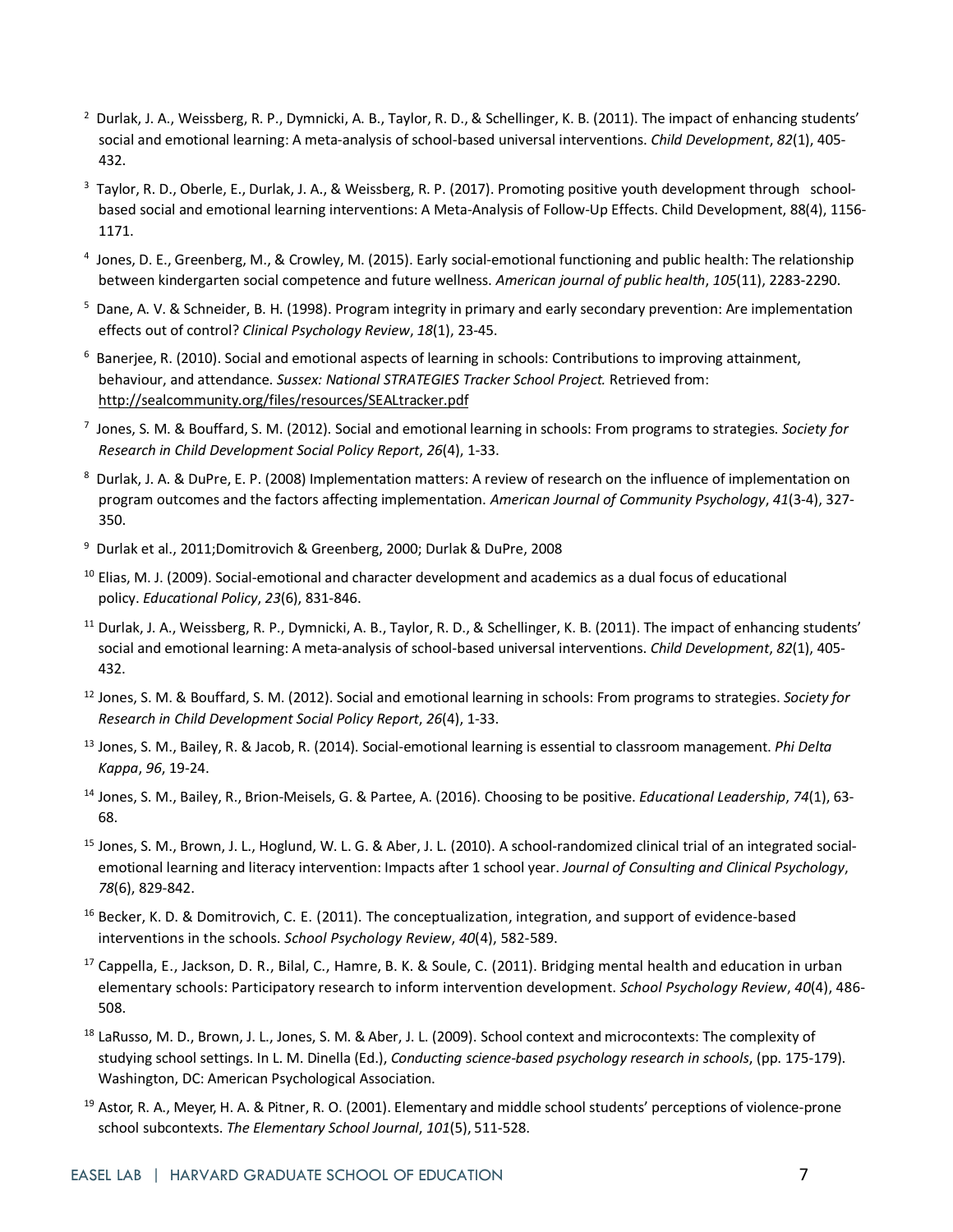<span id="page-8-0"></span><sup>20</sup> Jones & Bouffard, 2012

<span id="page-8-1"></span><sup>21</sup> Jones & Bouffard, 2012

- <span id="page-8-2"></span><sup>22</sup> Jones, S. M., Brown, J. L. & Aber, J. L. (2008). Classroom settings as targets of intervention and research. In M. Shinn & H. Yoshikawa (Eds.), *Toward positive youth development: Transforming schools and community programs, (pp. 58-77)*. New York, NY: Oxford University Press, Inc.
- <span id="page-8-3"></span><sup>23</sup> Jones, S.M. & Kahn, J. (2017). The Evidence Base for How We Learn: Supporting Students' Social, Emotional, and Academic Development. National Commission on Social, Emotional, and Academic Development Aspen Institute. Retrieved from[: https://assets.aspeninstitute.org/content/uploads/2017/09/SEAD-Research-Brief-11.1.17.pdf](https://assets.aspeninstitute.org/content/uploads/2017/09/SEAD-Research-Brief-11.1.17.pdf)
- <span id="page-8-4"></span><sup>24</sup> Lopes, P. N., Mestre, J. M., Guil, R., Kremenitzer, J. P. & Salovey, P. (2012). The role of knowledge and skills for managing emotions in adaptation to school: Social behavior and misconduct in the classroom. *American Educational Research Journal*, *49*(4), 710-742.
- <span id="page-8-5"></span><sup>25</sup> Kremenitzer, J. P. (2005). The emotionally intelligent early childhood educator: Self-reflective journaling. *Early Childhood Education Journal*, *33*(1), 3-9.
- <span id="page-8-6"></span><sup>26</sup> Jones & Bouffard, 2012
- <span id="page-8-7"></span><sup>27</sup> CASEL. (2003). Safe and sound: An educational leader's guide to evidence-based social and emotional learning (SEL) programs. Retrieved from: http://indiana.edu/~pbisin/pdf/Safe\_and\_Sound.pdf
- <span id="page-8-8"></span><sup>28</sup> Jones, S. M., Brush, K. E., Bailey, R., Brion-Meisels, G., McIntyre, J., Kahn, J., Nelson, B. & Stickle, L. (2017). Navigating social and emotional learning from the inside out: Looking inside and across 25 leading SEL programs. Retrieved from: [http://www.wallacefoundation.org/knowledge-center/Documents/Navigating-Social-and-Emotional-Learning-from-the-](http://www.wallacefoundation.org/knowledge-center/Documents/Navigating-Social-and-Emotional-Learning-from-the-Inside-Out.pdf)[Inside-Out.pdf](http://www.wallacefoundation.org/knowledge-center/Documents/Navigating-Social-and-Emotional-Learning-from-the-Inside-Out.pdf)